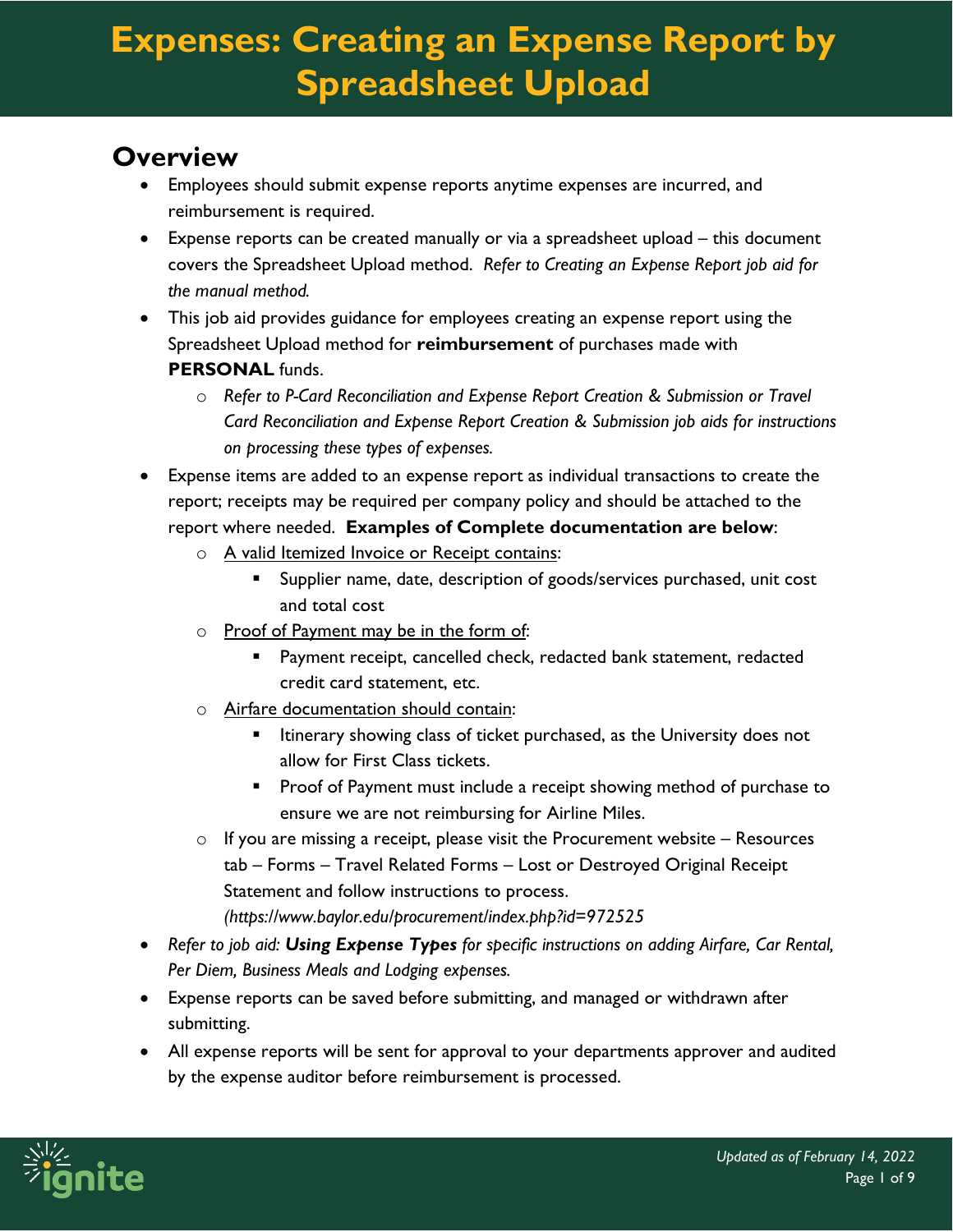#### **1. Create Expense Report – Via Spreadsheet Upload**

**Note:** Before using spreadsheet, Excel plugin must be installed. To install:

- a. Open the upper left menu on the home screen
- b. Scroll to "**Tools**" and click the arrow to expand the section
- c. Select "**Download Desktop Integration Installer**"
- d. Install program from .exe file
- e. After install, restart Excel by closing all open spreadsheets

| <b>Fignite BPT</b><br>≡ <mark>Þ</mark> т ∣ |                                                |     |                                    |  |  |  |  |  |  |
|--------------------------------------------|------------------------------------------------|-----|------------------------------------|--|--|--|--|--|--|
|                                            | Good afternoon,                                |     |                                    |  |  |  |  |  |  |
| Tools                                      |                                                |     |                                    |  |  |  |  |  |  |
| Set Preferences                            | Worklist                                       | 晶   | Spaces                             |  |  |  |  |  |  |
| Contact Search                             | Reports and Analytics<br>FloO                  | 亜   | Scheduled Processes                |  |  |  |  |  |  |
| File Import and Export                     | 쏘<br>Download Desktop Integration<br>Installer | Ξ   | SmartText                          |  |  |  |  |  |  |
| Collaboration Messaging                    | HCM Management Data Portal<br>oÛ₿              | oÛ₿ | Research Management Data<br>Portal |  |  |  |  |  |  |
| Financial Management Data<br>Portal        | Executive Management Data<br>Portal            |     | Central HR Data Portal             |  |  |  |  |  |  |
| Central Finance Data Portal                |                                                |     |                                    |  |  |  |  |  |  |

1. Upon entering the **Expenses Tile**, click the **gear icon** to the far right of the window. Then click, **Create Expense Items in a Spreadsheet**.



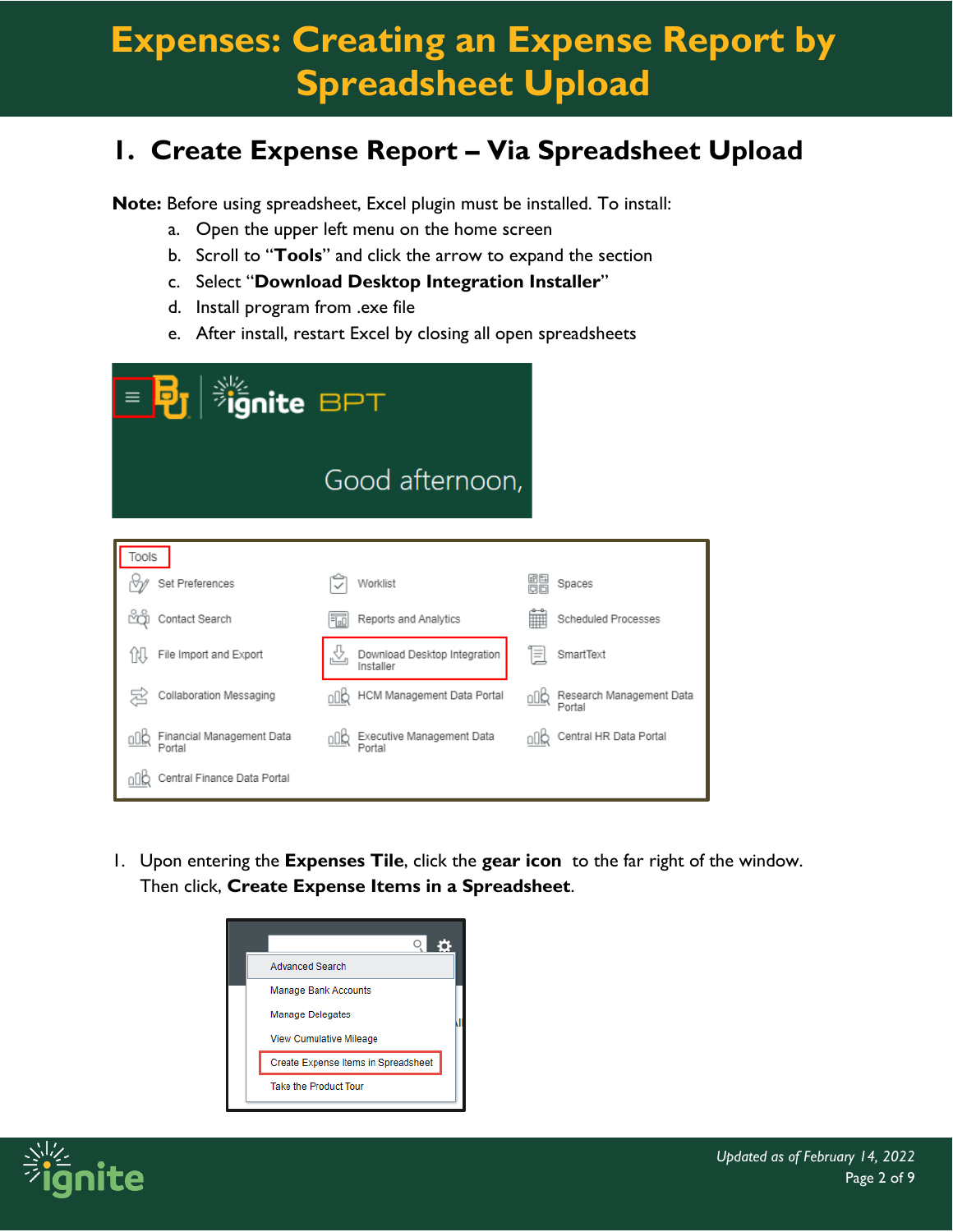- 2. An Excel document will download. Navigate to the file and open it.
	- a. When excel opens click **Enable Editing.**

|    | Available Expense Items (2)            |                            |  |  |  |  |  |  |  |
|----|----------------------------------------|----------------------------|--|--|--|--|--|--|--|
|    | $+$ Create Item<br>Actions $\sim$      |                            |  |  |  |  |  |  |  |
|    | Date $\rightarrow$                     | <b>Type</b>                |  |  |  |  |  |  |  |
|    | Cash and Credit Card Expense Items (2) |                            |  |  |  |  |  |  |  |
|    | 08/06/2021                             | <b>Scientific Supplies</b> |  |  |  |  |  |  |  |
|    | 08/05/2021                             | Airfare                    |  |  |  |  |  |  |  |
|    |                                        |                            |  |  |  |  |  |  |  |
| 여리 | CreateExpenseItexlsx                   |                            |  |  |  |  |  |  |  |

3. When Excel opens, Click **Yes** on the Pop-Up Message



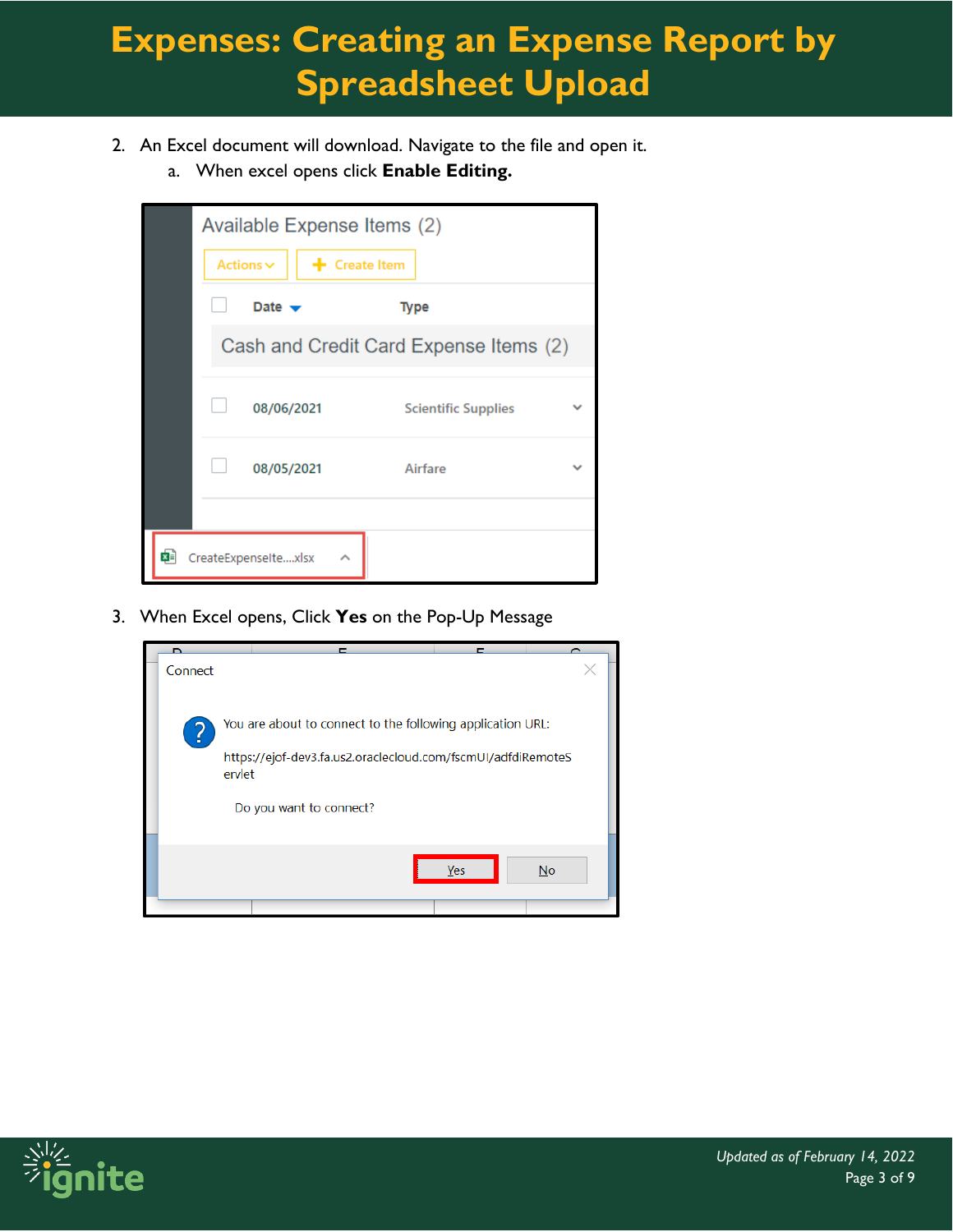4. Enter your **Sign-in Credentials** and click **Log In.**



5. If entering the report on behalf of an individual who has delegated their expense creation to you, first select the delegate, by clicking **Select Report Owner** from the **Create Expense Items** tab. A popup will allow you to select the delegate.



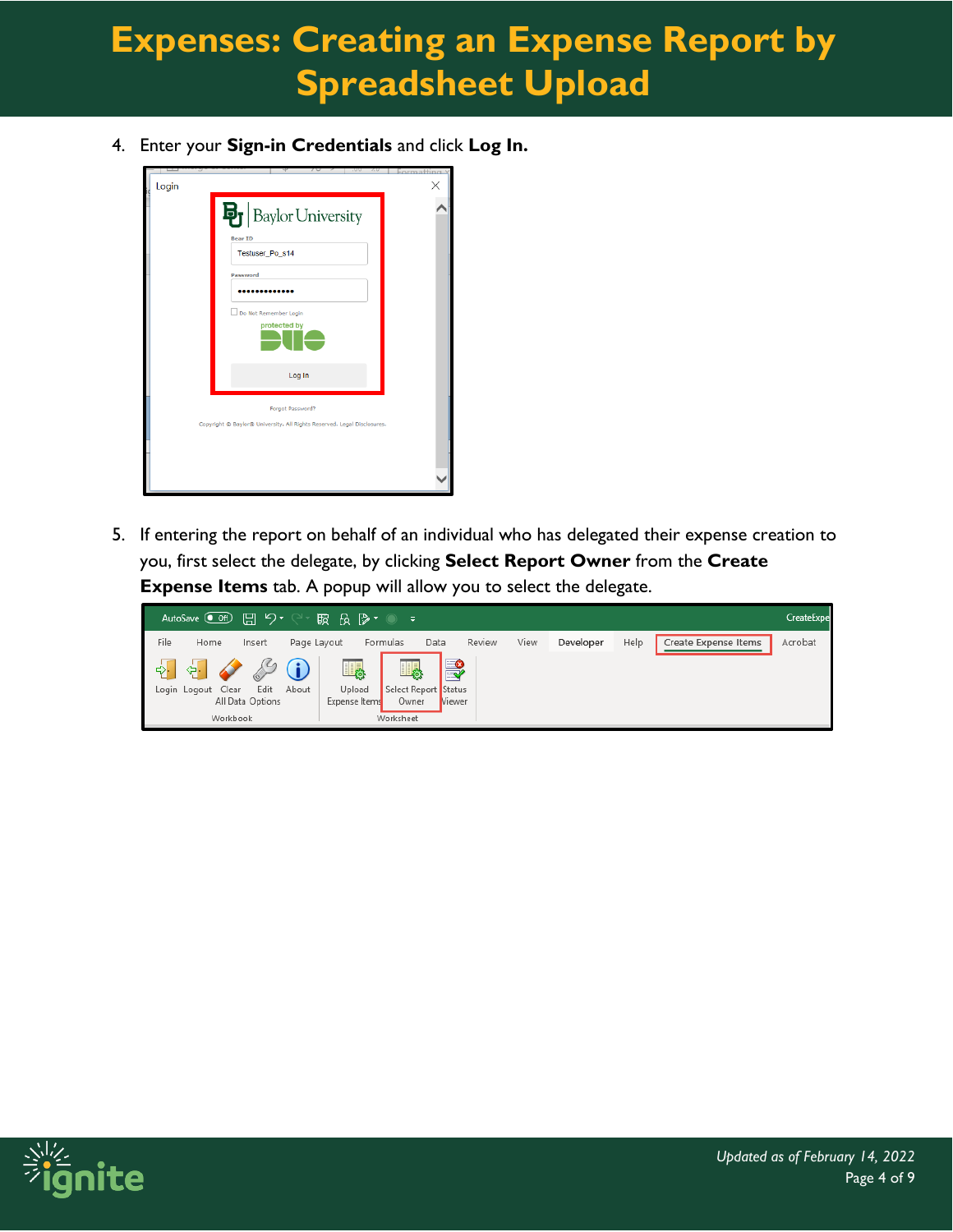6. In this next step you will enter all your **Expense Data** into the spreadsheet. Enter each **Expense Item** on its own line, filling in the following fields (\*= required field) starting with column F.

|                                                                 | 日 り・<br>AutoSave <b>O</b> Off                                                 | 取 た ゆ こ<br>$\bullet$ $\bullet$                         |                                                 |                        |          |                       |                      |         | CreateExpenseltems (4).xlsx - Excel |    |   |              |                                                                      |
|-----------------------------------------------------------------|-------------------------------------------------------------------------------|--------------------------------------------------------|-------------------------------------------------|------------------------|----------|-----------------------|----------------------|---------|-------------------------------------|----|---|--------------|----------------------------------------------------------------------|
| File                                                            | Home<br>Insert                                                                | Page Layout<br>Formulas                                | Data<br>Review                                  | View<br>Developer      | Help     |                       | Create Expense Items | Acrobat | $O$ Search                          |    |   |              |                                                                      |
| $\Rightarrow$                                                   | ⇔ŀ<br>Edit<br>Login Logout<br>Clear<br>All Data Options<br>Workbook           | About<br>Upload<br>Owner<br>Expense Items<br>Worksheet | $\Rightarrow$<br>Select Report Status<br>Viewer |                        |          |                       |                      |         |                                     |    |   |              |                                                                      |
| F42                                                             | $\mathbf{v} = \mathbf{1}$ .<br>$\times$                                       | $f_x$<br>$\checkmark$                                  |                                                 |                        |          |                       |                      |         |                                     |    |   |              |                                                                      |
| $\blacksquare$                                                  | c                                                                             | D                                                      | E                                               | F                      | G        | н                     | $\mathbf{L}$         | J.      | K                                   | L. | M | $\mathsf{N}$ | $\circ$                                                              |
| $\overline{2}$<br>$\frac{3}{4}$<br>$\frac{5}{6}$                | ORACLE <sup>®</sup><br><b>Create Expense Items</b><br><b>Worksheet Status</b> | <b>Lady Bear</b>                                       |                                                 |                        |          |                       |                      |         |                                     |    |   |              |                                                                      |
| $\overline{7}$<br>$\boldsymbol{8}$                              | Person<br><b>Last Downloaded</b>                                              | 3/9/2020 10:21                                         |                                                 |                        |          |                       |                      |         |                                     |    |   |              |                                                                      |
| 9                                                               | <b>Expense Items</b>                                                          |                                                        | * Required                                      |                        |          |                       |                      |         |                                     |    |   |              |                                                                      |
|                                                                 |                                                                               |                                                        |                                                 |                        | *Expense |                       | <b>Receipt</b>       |         |                                     |    |   | *Expense     |                                                                      |
|                                                                 | <b>Changed</b>                                                                | <b>Row Status</b>                                      | *Business Unit<br><b>BAYLOR</b>                 | *Expense Template Type |          | *Date<br>3/9/2020 USD | <b>Currency</b>      | 0.00    |                                     |    |   |              | Amount Description Entity[] Department[] Location[] Project Number[] |
|                                                                 |                                                                               |                                                        | <b>BAYLOR</b>                                   |                        |          | 3/9/2020 USD          |                      | 0.00    |                                     |    |   |              |                                                                      |
|                                                                 |                                                                               |                                                        | <b>BAYLOR</b>                                   |                        |          | 3/9/2020 USD          |                      | 0.00    |                                     |    |   |              |                                                                      |
| $\frac{10}{11}$ $\frac{12}{13}$ $\frac{14}{14}$ $\frac{15}{16}$ |                                                                               |                                                        | <b>BAYLOR</b>                                   |                        |          | 3/9/2020 USD          |                      | 0.00    |                                     |    |   |              |                                                                      |
|                                                                 |                                                                               |                                                        | <b>BAYLOR</b>                                   |                        |          | 3/9/2020 USD          |                      | 0.00    |                                     |    |   |              |                                                                      |
|                                                                 |                                                                               |                                                        | <b>RAVIOR</b>                                   |                        |          | 3/0/2020 1150         |                      | n nn    |                                     |    |   |              |                                                                      |

- a. **\*Expense Template:** Select from dropdown.
- b. **\*Expense Type**: Select from dropdown.
- c. **\*Date:** Enter date of expense
- d. **\*Amount:** Enter amount of expense.
- e. **\*Description:** Enter business purpose for the expense.
- f. **Entity:** Leave blank unless changing from the default expense account based on the employee's home department – which will appear after the expense is uploaded. If updating, double click in the cell to open the search.
- g. **Department:** Leave blank unless changing from the default expense account based on the employee's home department – which will appear after the expense is uploaded. If updating, double click in the cell to open the search
- h. **\*Expense Location:** Double click on cell to launch search window
- i. **Project Number, Task Number, Contract Number, Funding Source:**  Enter only if charged to a project (faculty fund, sponsored programs, capital projects)
- j. **Receipt Missing:** Do not use.
- k. **Tax Classification Code:** Do not use.
- l. **\*Merchant Name:** Enter the Merchant's name.
- m. **Taxpayer ID:** Do not use.
- n. **Receipt Number:** Do not use.
- o. **Merchant Reference:** Do not use.

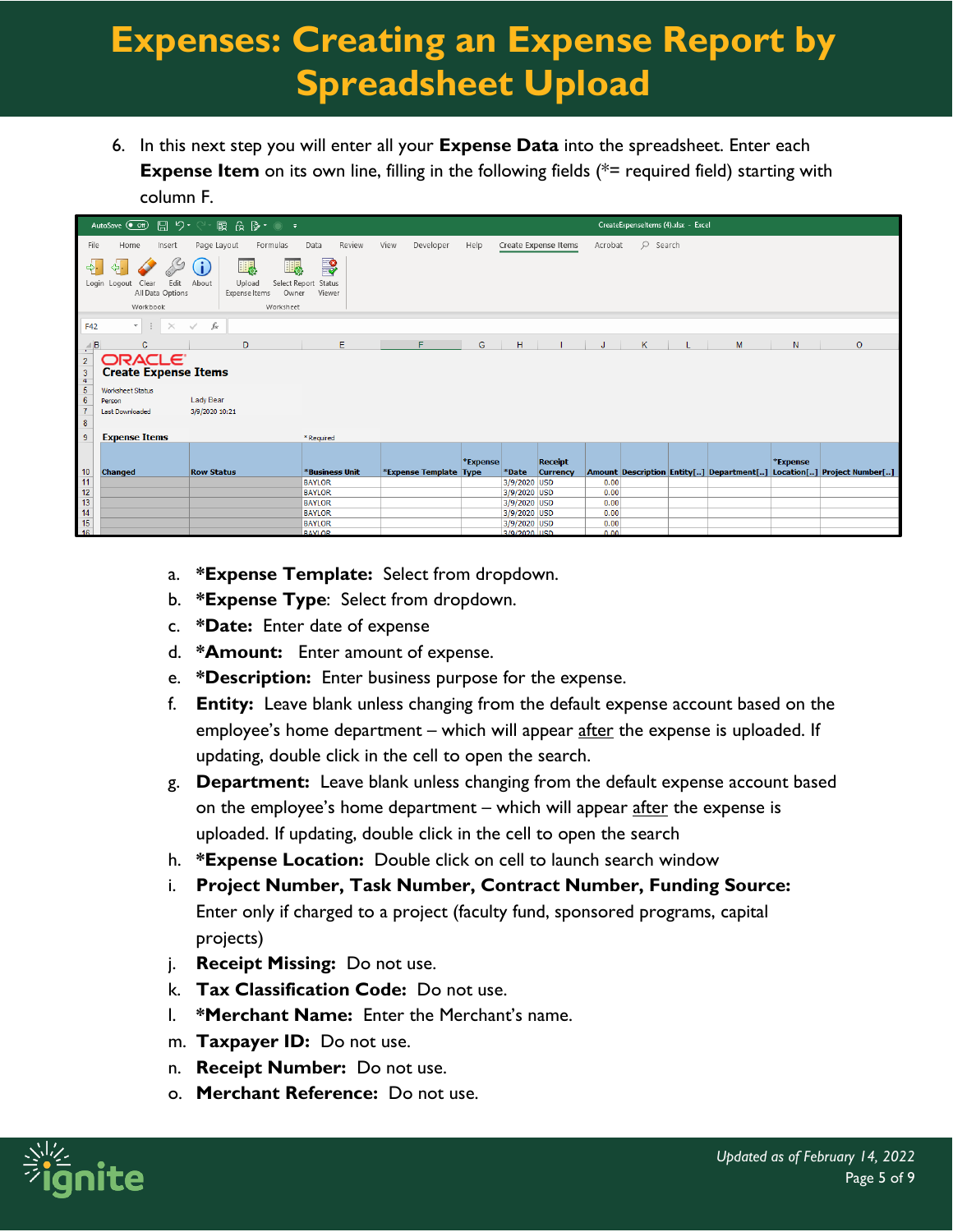- p. **Tax Registration Number:** Do not use.
- q. **\*Additional Information:** Double click to verify no additional information is required.

*Note: The template can be saved and reused. However, care should be taken not to upload duplicate expenses if reusing.*

7. Now you will upload your **Expense Items** through the spreadsheet. On the **Create Expense Items** tab at the top of the Excel File, click **Upload Expense Items.**

|                                                                                       | $5 - 7 - 7$<br>日                                |                                   |                               |                                            |                                   |               |                                  | CreateExpenseltems (3) - Excel |                    |                             |
|---------------------------------------------------------------------------------------|-------------------------------------------------|-----------------------------------|-------------------------------|--------------------------------------------|-----------------------------------|---------------|----------------------------------|--------------------------------|--------------------|-----------------------------|
|                                                                                       | Home<br>File                                    | Insert                            | Page Layout                   | Formulas                                   | Review<br>Data                    | <b>View</b>   | Create Expense Items             | Acrobat                        | TeamMate Analytics | $Q$ Tell m                  |
|                                                                                       | ⇦<br>Clear<br>Login<br>Logout<br>Workbook       | Edit<br>About<br>All Data Options | L.<br>Upload<br>Expense Items | Select Report Status<br>Owner<br>Worksheet | ₽<br>Viewer                       |               |                                  |                                |                    |                             |
| O <sub>13</sub>                                                                       | ÷<br>$\overline{\phantom{a}}$<br>F              | $\times$<br>✓                     | $f_x$<br>G                    | H                                          |                                   |               | K                                |                                | Formula Bar        | $\mathsf{N}$                |
| $\mathbf{r}$<br>$\overline{c}$<br>3<br>4<br>$\frac{5}{6}$<br>$\overline{7}$<br>8<br>9 |                                                 |                                   |                               |                                            |                                   |               |                                  |                                |                    |                             |
| 10                                                                                    | *Expense Template                               |                                   | *Expense<br><b>Type</b>       | *Date                                      | <b>Receipt</b><br><b>Currency</b> | <b>Amount</b> | <b>Description</b>               | Entity[]                       | Department[]       | *Expense<br><b>Location</b> |
|                                                                                       | 11 Faculty / Staff Travel - Domestic Car Rental |                                   |                               | 3/8/2020                                   | <b>USD</b>                        |               | 100.00 Transportation to airport |                                |                    | Dallas, TX                  |

- 8. Items can be uploaded either as:
	- a. An individual **Expense Item**
	- b. A **New Expense Report**
	- c. An **Existing Expense Report**
- 9. Select an upload option and click **Ok.**

| <b>Select Upload Option</b>              |    |        |
|------------------------------------------|----|--------|
| Upload Options (<br><b>Expense items</b> |    |        |
| $\bullet$ New expense report             |    |        |
| Existing expense report                  |    |        |
|                                          | OK | Cancel |

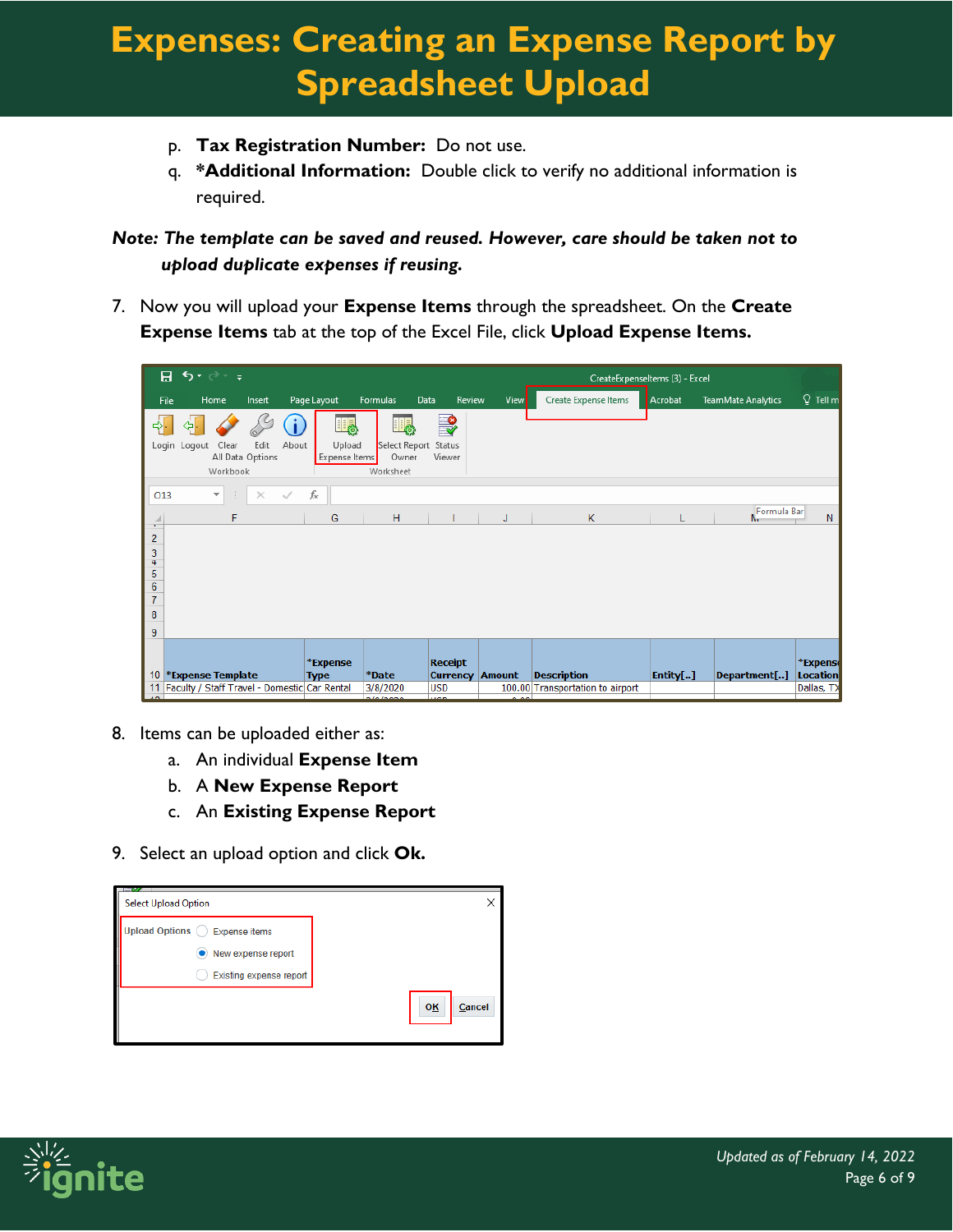- 10. Navigate to the **Expenses** tile in Ignite**.**
	- a. If you uploaded as single Expense Items, the expense items will appear as **Available Expense Items**, which can then be added to a report. Adding multiple expense items to a report is highly encouraged.
	- b. If you uploaded as a new or existing report, the expense items will appear as a **Not Submitted** expense report, which can then be reviewed, edited, and submitted.
- 11. In this example we've uploaded the items to a new report. Click on the report to open and review.

|        | Travel and Expenses                                              | Owner                                   |           |  |  |  |  |
|--------|------------------------------------------------------------------|-----------------------------------------|-----------|--|--|--|--|
| ਵ<br>B | <b>Expense Reports</b>                                           |                                         |           |  |  |  |  |
| Ġ      |                                                                  | <b>Not Submitted</b><br>EXP000226350872 | 0.001     |  |  |  |  |
| 2      | <b>Create Report</b>                                             | Updated 1 min ago                       |           |  |  |  |  |
|        |                                                                  | 1 item                                  | 25.00 USD |  |  |  |  |
|        | Available Expense Items (2)<br>$+$ Create Item<br>Actions $\vee$ |                                         |           |  |  |  |  |

12. Populate Expense report fields**.** (\*denotes required field.)

|                              | * Purpose Attend ABC Conference     |
|------------------------------|-------------------------------------|
| Attachments None             |                                     |
|                              | Status Saved                        |
| Comments (150 Character Max) |                                     |
|                              |                                     |
|                              | * Function   Conference - Attending |

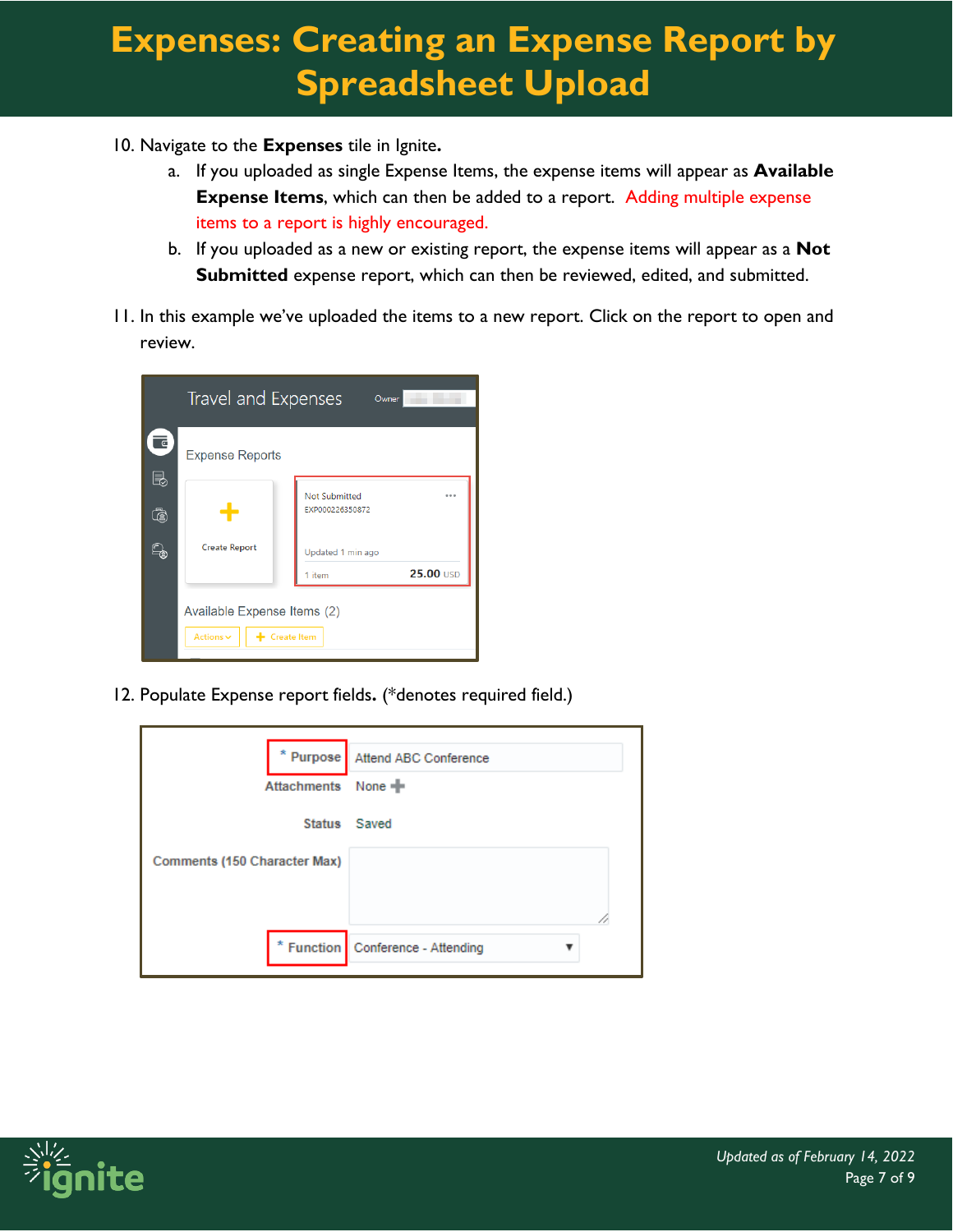13. Edit any **Expense Item** that has fields missing by clicking the date to open the expense item for edits.

| <b>Expense Items (1)</b>                                   |                                                                                              |                               |                                  |                    |
|------------------------------------------------------------|----------------------------------------------------------------------------------------------|-------------------------------|----------------------------------|--------------------|
| <b>Exercise</b> Item<br>Actions $\blacktriangledown$       | <b>Add Existing</b><br><b>Apply Project</b><br>$\mathbf{v}$<br>Apply Account $\triangledown$ |                               |                                  |                    |
| Date $\blacktriangledown$<br>Type $\overline{\phantom{a}}$ | Merchant $\blacktriangledown$<br>Amount $\blacktriangledown$                                 | Location $\blacktriangledown$ | Description $\blacktriangledown$ | <b>Attachments</b> |
| Missing required fields<br>3/8/20<br><b>Car Rental</b>     | 100.00 USD                                                                                   | Dallas, TX                    | Transportation to airport<br>W   | *Add attachment    |

14. Add the any missing items. Click **Show Errors** to highlight the error(s).

| gnite BPT                      |                                     |                                     |  |  |
|--------------------------------|-------------------------------------|-------------------------------------|--|--|
| Car Rental 3/8/20 Show Errors  |                                     |                                     |  |  |
| $*$ Date                       | 3/8/20                              | t,                                  |  |  |
| * Template                     |                                     | Faculty / Staff Travel - Domestic ▼ |  |  |
| $*$ Type                       | <b>Car Rental</b>                   | v                                   |  |  |
| * Expense Location             |                                     | Dallas, Dallas, TX, United Stat     |  |  |
|                                | * Amount USD - $\blacktriangledown$ | 100.00                              |  |  |
| Reimbursable Amount 100.00 USD |                                     |                                     |  |  |
|                                |                                     |                                     |  |  |
| <b>Details</b>                 |                                     |                                     |  |  |
| * Description                  |                                     | <b>Transportation to airport</b>    |  |  |
|                                |                                     |                                     |  |  |
| * Merchant Name                |                                     |                                     |  |  |

- 15. Once errors are corrected, the expense item can be saved by clicking **Close**.
- 16. Once all errors have been corrected, the **Expense Report** can be submitted for approval.